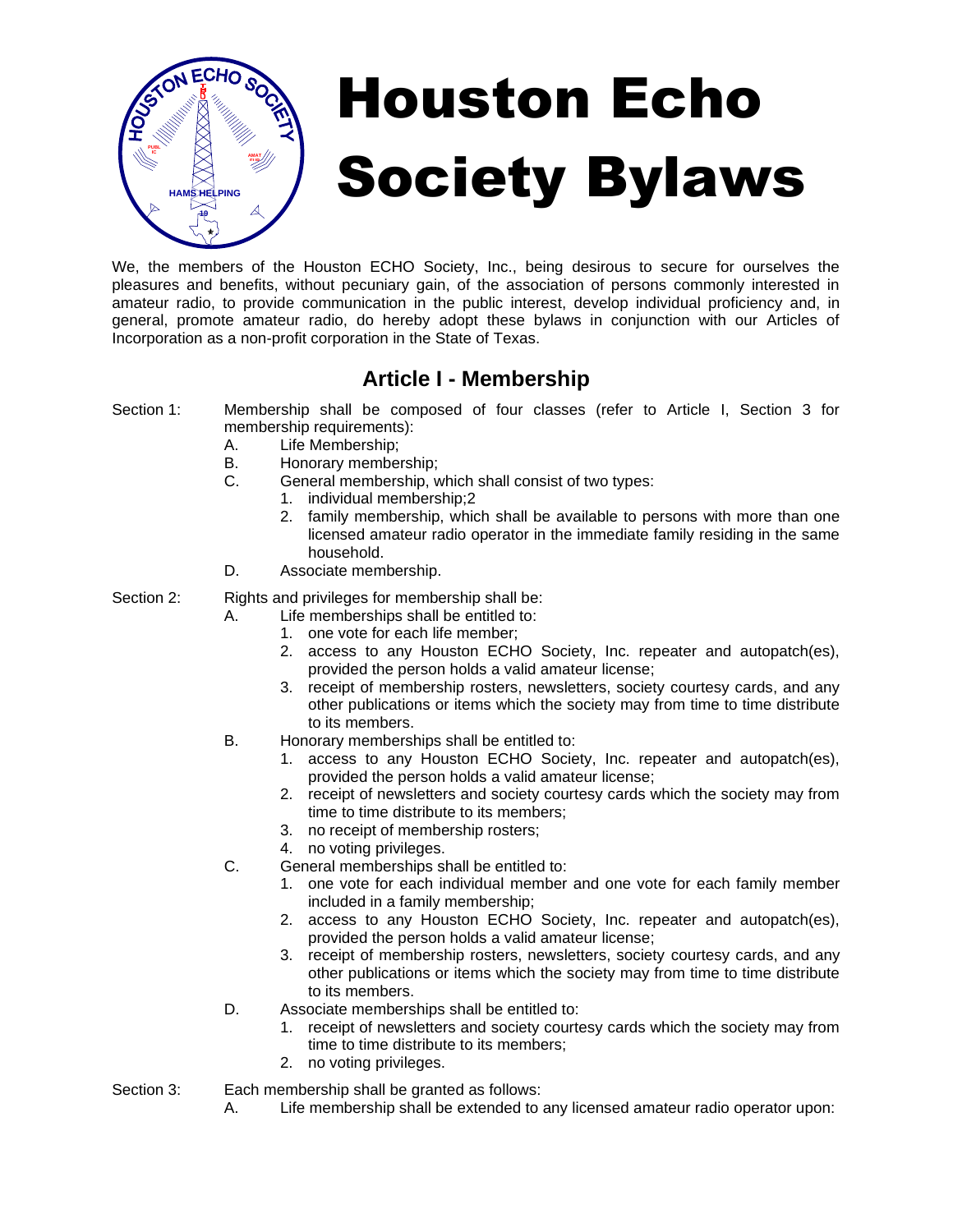- 1. payment of life dues in the amount(s) specified by Article VI, Section 1;
- 2. in lieu of payment, life membership can be awarded to a person for highly exemplary performance to the society and the amateur radio service. The award must be approved by 75 majority vote of members present at a regular meeting provided that a quorum exists (see Article V, Section 2-F for the definition of a quorum). There is a limit of one awarded life membership per year.
- 3. written expression of willingness to abide by the Articles of Incorporation, Bylaws, and Rules and Regulations established by the Federal Communications Commission (hereafter referred to as FCC) pertaining to the amateur radio service;
- 4. submission of a photocopy of the prospective member's radio license;
- 5. acceptance by the membership committee;
- 6. understanding that life membership can not be passed of to other people and can be revoked by the executive committee (See Article II, Section I).
- B. Honorary membership shall be extended to any person, whether or not this person holds an amateur radio license, upon:
	- 1. making an outstanding contribution to, or promoting the awareness of, amateur radio;
	- 2. having a certain distinction or recognition as a dignitary or other person of high honor;
	- 3. acceptance by the membership committee.
- C. General membership shall be extended to any licensed amateur radio operator upon:
	- 1. payment of annual dues in the amount(s) specified by Article VI, Section 1;
	- 2. written expression of willingness to abide by the Articles of Incorporation, Bylaws and the Rules and Regulations established by the FCC pertaining to the amateur radio service;
	- 3. submission of a photocopy of the prospective member's amateur radio license;
	- 4. acceptance by the membership committee.
- D. Associate membership shall be extended to any individual or organization, except to licensed amateur radio operators, upon:
	- 1. expression of an interest in amateur radio;
	- 2. proof that the person is in the interim of successful completion of their first amateur radio exam and in receiving their first amateur radio license, the receipt of which will then upgrade the person to General membership status;
	- 3. payment of annual dues in the amount(s) specified by Article VI, Section 1;
	- 4. written expression of willingness to abide by the Articles of Incorporation, Bylaws and the Rules and Regulations established by the FCC pertaining to the amateur radio service;
	- 5. acceptance by the membership committee.

Section 4: Termination of membership in the Houston ECHO Society, Inc. shall be accomplished upon:

- A. the revocation or suspension of the members amateur radio license;
- B. the expiration of a members amateur radio license if not then renewed; (This is the only act that will allow a person to reapply for membership, and then as an Associate member until the license is renewed.)
- C. non-payment of dues at the end of a grace period of thirty-one (31) days following the dues expiration date of December 31;
- D. two-thirds vote of members present at a regular membership meeting, provided a quorum exists (see Article V, Section 2-F). If any member feels that they were unjustly terminated, the member may appeal the decision to the Board of Directors of the Houston ECHO Society, Inc., whose decision is final.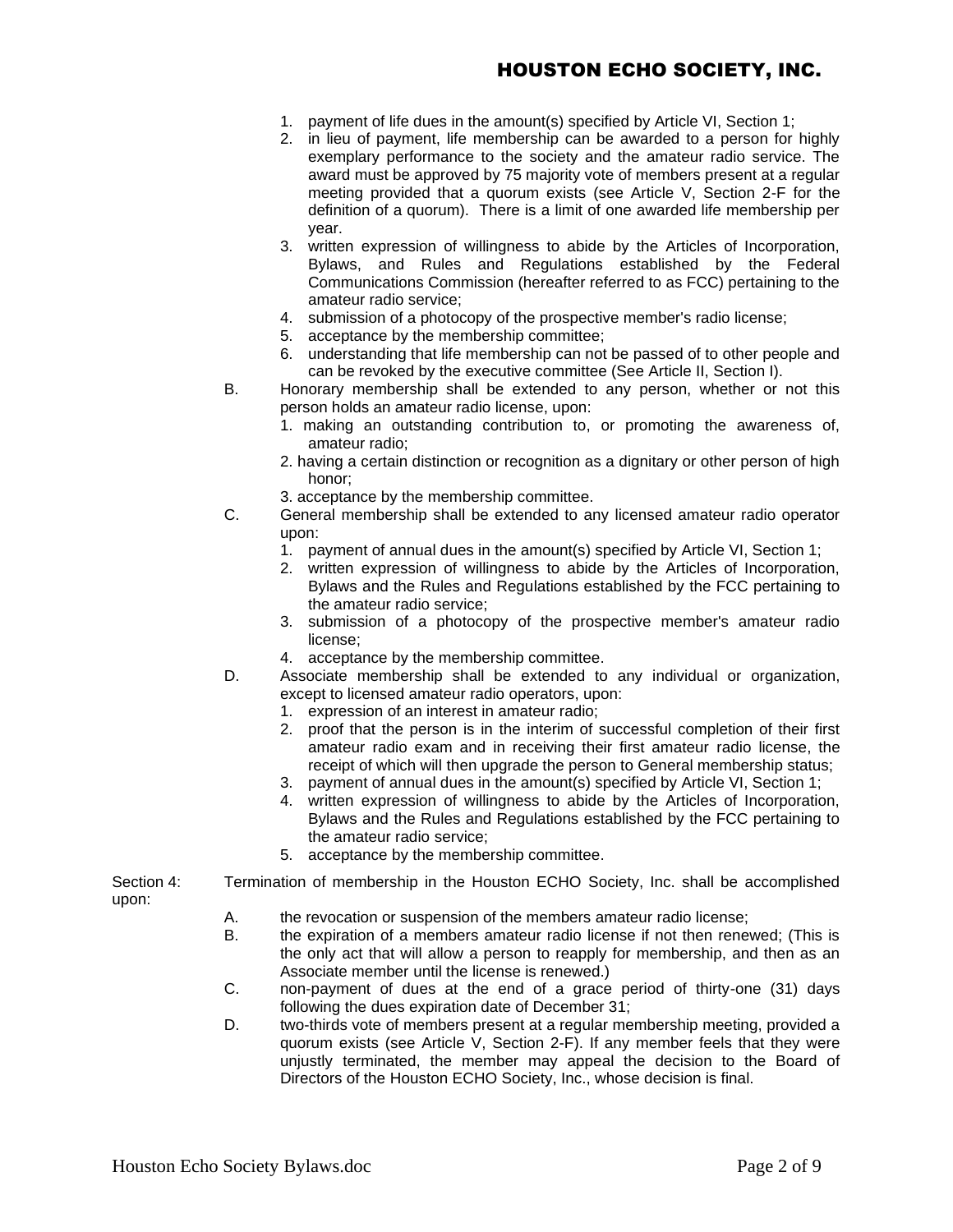## **Article II - Officers and Advisory Staffs**

- Section 1: The officers of this society shall be President, Vice-President, Recording Secretary, Corresponding Secretary, Treasurer, Parliamentarian, Trustee(s), Maintenance Coordinator, Technical Coordinator, and Emergency Coordinator; and each must be a member of the Society.
- Section 2: The elected officers of this society shall be elected for a term of one year by a ballot of members present at the annual election meeting, provided there is a quorum present See Article V, Section 2-F for the definition of a quorum). Transfer of officers shall take place the first of the month following their election, provided they meet the criteria specified in the bylaws. Nominations shall be handled as follows:
	- A. A nominating committee shall be appointed by the executive committee, with no member of the executive committee serving on the nominating committee;
	- B. The nominating committee shall observe and recruit society members for nomination to the elected officer positions, with no less than one candidate for each position;
	- C. The nominating committee must verify that all candidates they present have agreed to run for the specified office;
	- D. The nominating meeting shall be held one meeting prior to the election meeting, giving the members at least one month to study the list of nominees. At the nominating meeting, the nominating committee will present their candidates and nominations will be accepted from the floor.
- Section 3: The trustee(s) shall be appointed by the board of directors. The board of directors may remove any trustee(s) from office at any time deemed necessary.
- Section 4: The position of maintenance coordinator and technical coordinator shall be appointed by the trustee(s). These positions may be held concurrently by one or more people, at the option of the trustee(s). The emergency coordinator shall be appointed by the executive committee.
- Section 5: Officer vacancies occurring between elections shall be filled by appointment by the board of directors until a special ballot at the first regular meeting following the withdrawal or resignation.
- Section 6: Chicers may be removed by a two-thirds vote of members present at a membership meeting, provided that a quorum exists (see Article V, Section 2-F for the definition of a quorum). Appeals may be made to the board of directors.

## **Article III - Duties of the Officers and Advisory Staffs**

- Section 1: Pursuant to the representation of the membership for the society, the duties of the president shall be:
	- A. to preside at all membership meetings of the society and conduct the same according to the rules adopted;
	- B. to enforce due observance of the Articles of Incorporation, Bylaws, and motions duly adopted by the membership;
	- C. to decide all questions of order;
	- D. to sign all official documents that are adopted by the membership, except those documents requiring board approval (e.g., leases in the name of the society, etc.);
	- E. to nominate, for appointment by the executive committee, permanent or ad hoc committees, as required, to accomplish the directives and goals of the membership, in accordance with Article VIII, Section 9.
- Section 2: The duties of the vice-president shall be:
	- A. to assume all the duties of the president in the absence of the president;
	- B. to chair a standing committee or committees responsible for: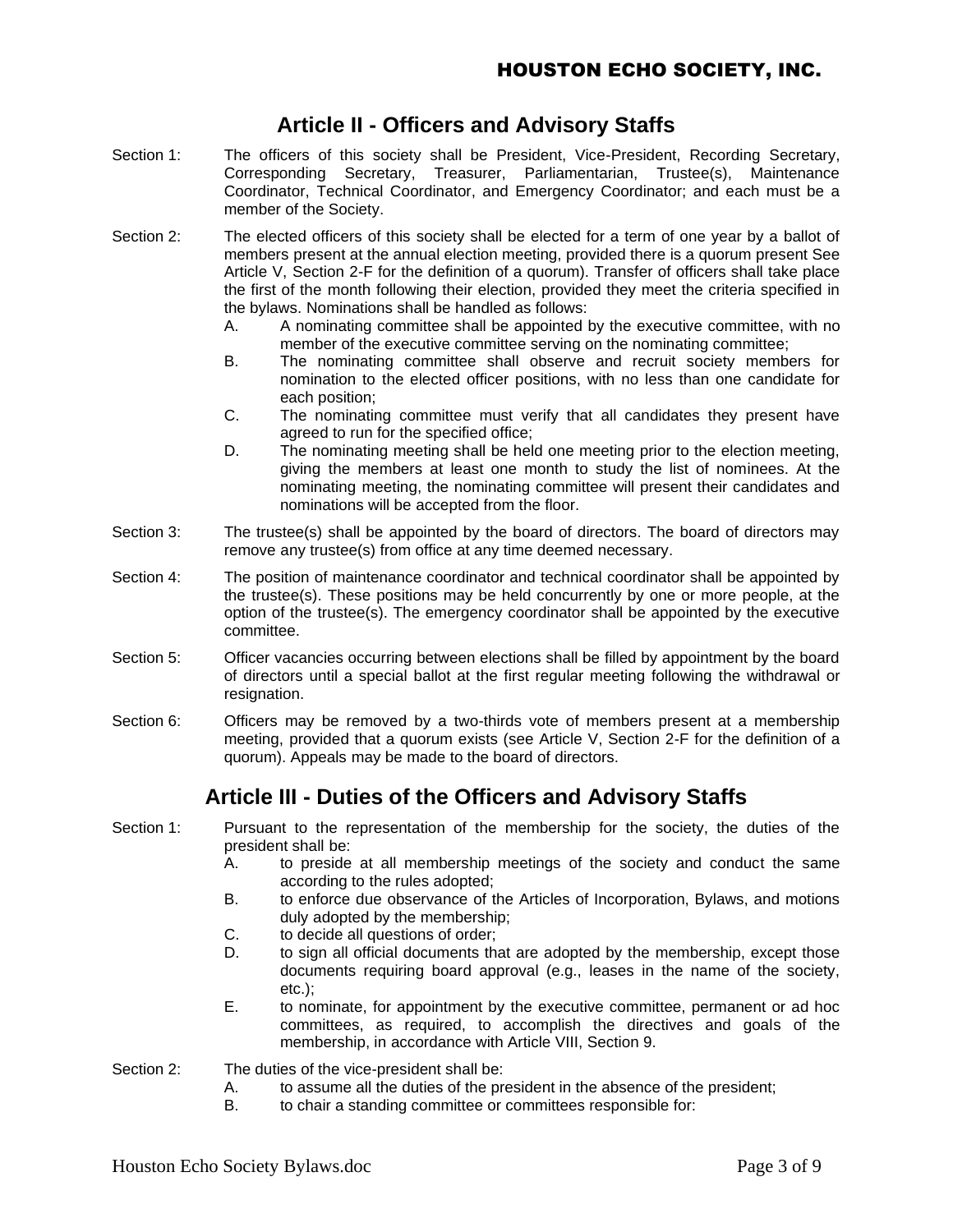- 1. public relations and publicity for the society and amateur radio in general;
- 2. amateur radio public service activities.
- Section 3: The duties of the recording secretary shall be:
	- A. to keep minutes of all membership meetings;
	- B. to keep a roll of members;
	- C. to give all records belonging to the society to the successor upon expiration of the term of office;
	- D. to furnish the information requested by Article IV, Section 6, Subsection C.

- Section 4: The duties of the corresponding secretary shall be:
	- A. to prepare and mail all correspondence with third parties involving the society, its obligations, proposals, purchases, and all other matters, except as otherwise specifically provided in these bylaws;
	- B. to read appropriate communications at each meeting and notify all members in advance of each meeting as required in Article V, Section 2, including the agenda for such meeting;
	- C. to maintain a reading file of copies of all such correspondence;
	- D. to give all records belonging to the society to the successor upon expiration of the term of office.

Section 5: The duties of the treasurer shall be:

- A. to receive all monies received by the society;
- B. to keep an accurate account of all monies received and disbursed;
- C. to issue all checks of the society only upon proper authorization;
- D. to prepare itemized statements of receipts and disbursements and make such statements available for inspection by the members at least quarterly;
- E. to properly prepare and timely file the Annual Return of Organization Exempt from Income Tax, Form 990, and any other federal, state, or local tax forms as may be required of the society by the taxing authorities;
- F. to conduct all correspondence with taxing authorities relating to applications for exempt status for the society, inquiries by taxing authorities and replies thereto, extensions of time for filing returns, and any other related correspondence, provided the corresponding secretary is provided with a copy of all such correspondence;
- G to give all records belonging to the society to the successor upon expiration of the term of office.
- Section 6: the offices of recording secretary and corresponding secretary may be held by either one person per office or by one person for both offices.
- Section 7: The executive committee shall meet from time to time, as necessary to conduct the society's routine business and to plan for the meetings and activities of the society, consistent with the goals and objectives of the society.
- Section 8: The duties of the trustee(s) shall be to perform the following duties with regard to one or more repeater stations assigned to any one particular trustee, provided that no trustee shall serve as the trustee of more than one repeater in the same band:
	- A. to acquire and maintain the license(s) for the radio station(s) to be licensed by the society;
	- B. to provide for and assure proper monitoring of the repeater station(s) while in service and to see that the general operation of the repeater station(s) is consistent with good amateur practice, in accordance with all the applicable FCC rules and regulations;
	- C. to respond to any correspondence from the FCC regarding operation of the society's radio station(s);
	- D. to provide a copy to the board of directors, executive committee and specifically the corresponding secretary, of any correspondence received and the trustee's reply to such correspondence;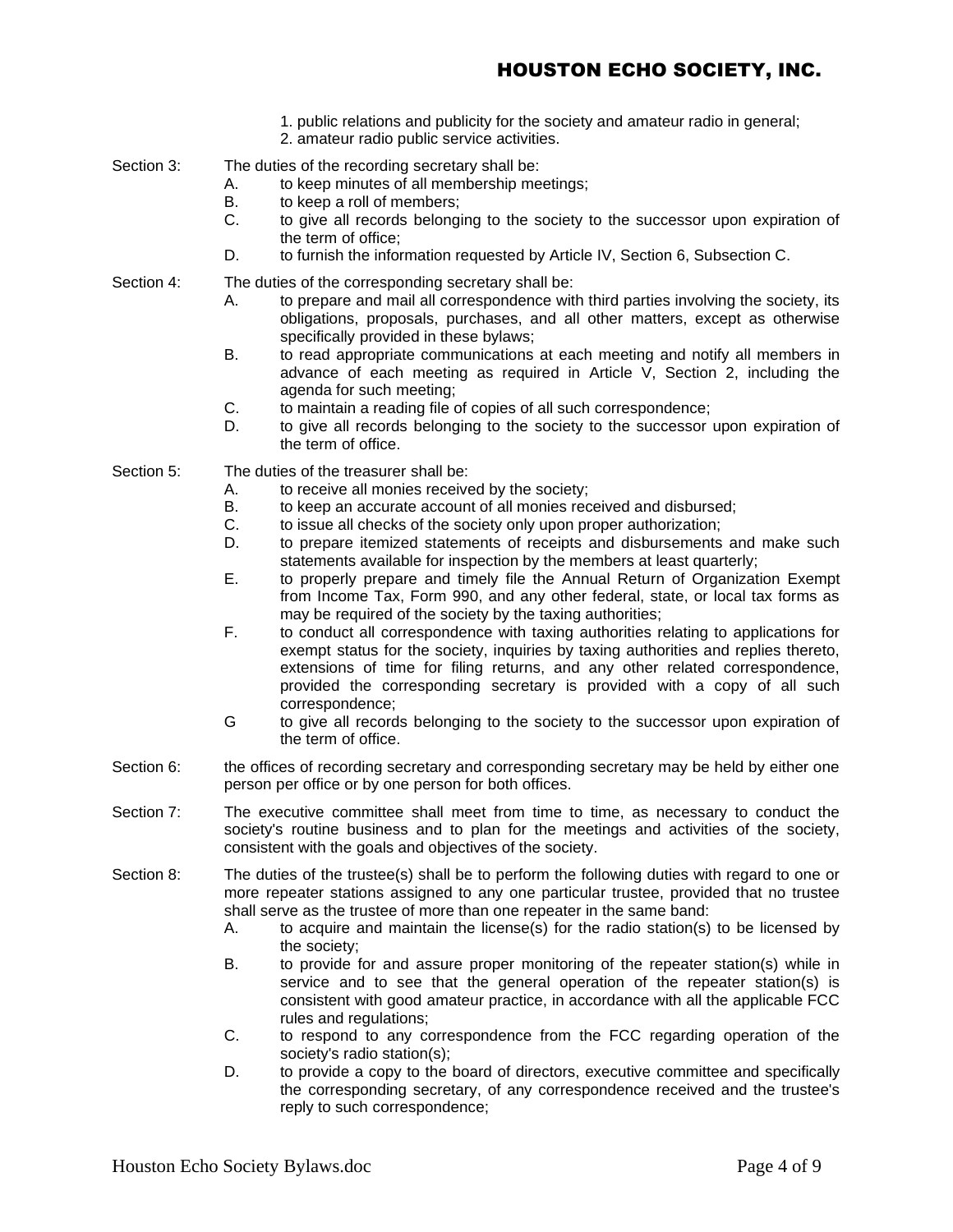- E. to be responsible for maintenance of the appropriate logs for the amateur radio station(s) licensed to the society.
- F. Trustees shall be assisted in their duties by a control operator committee, the size and members of which is to be determined by the individual trustee. The committee shall be charged with the responsibility of monitoring the repeater(s) for which the trustee is assigned responsibility, in accordance with FCC regulations.

Section 9: The duties of the maintenance coordinator shall be:

- A. to assure that the technical and general operation of such station(s) are in accordance with FCC regulations and the Federal Communications Act of 1934, as amended;
- B. to repair, maintain and modify the station(s) and equipment as necessary to assure legal and reliable operation consistent with good amateur radio techniques, good engineering practices, and current state-of-the-art methods;
- C. to maintain an appropriate maintenance log which shall include the date and time of maintenance done to existing equipment, a brief description of the maintenance work performed and by whom it is performed. The maintenance coordinator shall be assisted in the maintenance duties by a maintenance committee, the membership and size of which shall be determined by the maintenance coordinator. The responsibilities shall be limited to the station(s) and equipment in service at the station(s)' operating location.
- Section 10: The technical director shall be responsible for:
	- A. planning and feasibility studies concerning addition of features, accessories, and/or services to existing station(s); additions of amateur radio station(s); and upgrading of existing station(s) and/or equipment;
	- B. making technical decisions necessary to accomplish the additions or upgrading of equipment described in Section8(A) above, consistent with the goals and objectives of the society, and submitting proposals for same to the membership for a vote to authorize funds;
	- C. design, construction and implementation of such additions and/or upgrading of equipment described in Section 8(A) above for which the membership has voted to provide funds The technical director shall be assisted in the technical duties by a committee, the membership and size of which shall be determined by the technical director.
- Section 11: The duties of the parliamentarian shall be:
	- A. to advise and assist the president in all questions of order;
	- B. to maintain the Articles of Incorporation and Bylaws with all amendments thereto;
	- C. to cause all amendments, changes, additions, and deletions to be incorporated into the bylaws;
	- D. to have a copy of the Articles of Incorporation and the Bylaws at each meeting, available for inspection by membership;
	- E. to give everything in the parliamentarian's possession belonging to the society to the successor of this office;
	- F. to maintain and hold the current issue of Robert's Rules of Order
- Section 12: The duties of the emergency coordinator shall be:
	- A. to coordinate all activities involving the society in emergency situations and emergency training.

## **Article IV - Board of Directors**

Section 1: The board of directors shall be as constituted by the Articles of Incorporation.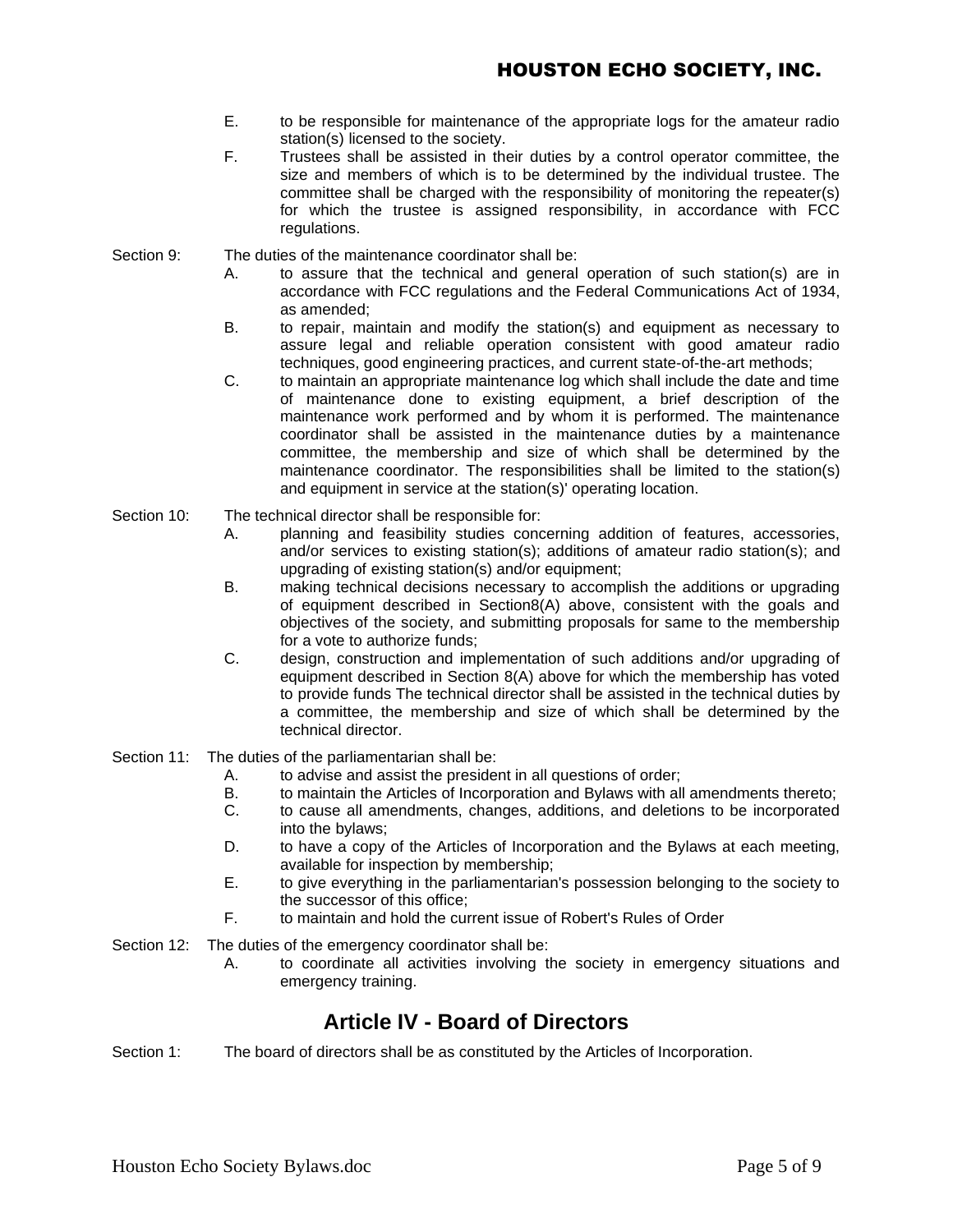- Section 2: The board of directors shall oversee operations of the society and shall establish general policies and guidelines for the society. All responsibilities not otherwise specifically delegated to other officers by these bylaws shall be the responsibility of the board.
- Section 3: Removal of a member of the board of directors shall be by a vote of three-fourths of the board members, with cause.
- Section 4: Vacancies on the board of directors may be filled by a ballot of the remaining directors.
- Section 5: The chairman of the board shall be elected annually by a ballot of the board members. In case of tie votes on matters before the board of directors, the chairman shall decide the tie by abstaining or casting the deciding vote. The chairman shall appoint a secretary to the board. The chairman of the board may appoint special, permanent or ad hoc committees.

#### Section 6: The duties of the secretary of the board shall be:

- A. to record and maintain minutes of all meetings of the board of directors;
- B. to conduct all correspondence for the board regarding board-level matters;
- C. to maintain all permanent documents of the society including, but not limited to, leases, amateur radio license applications submitted by the society, copies of amateur radio licenses issued to the society, insurance policies, all documents and exemption letters concerning the society's tax exemption status, copies of the society's return of organization exempt from income tax, form 990, and the inventory of equipment and other fixed assets owned by the society;
- D. to give all records belonging to the board to the successor of this office, in current good order.

## **Article V - Meetings**

- Section 1: No society business may be conducted at any meeting unless a quorum is present (see Article V, Section 2-F for the definition of a quorum).
- Section 2: Provisions applicable to membership meetings shall be
	- A. the Society shall, unless otherwise notified, meet monthly. The regular monthly meeting of the Society shall be on a standard, specified night of each month, unless the membership shall approve an exception by vote at the meeting prior to any change. Such approved exceptions shall be announced each week during the society net;
		- 1. the regular specified meeting night may only be changed by two-thirds vote of the members present and voting;
		- 2. any proposal to change of the regular meeting night shall be submitted in writing to the officers of the society at a membership meeting. Such proposals shall specify the proposed night. A vote shall be taken on the proposal at the next meeting. The membership shall be notified at least seven days prior to the meeting at which the vote will be taken on the proposal;
	- B. meetings in addition to those specified in Section 2: A. (above) may be called by the officers, board of directors, or by membership vote at a regular meeting;
	- C. membership meetings other that the regular monthly meetings, those called by the officers, or those specified by membership vote at a prior meeting, must be called by the officers upon submission of a written request to the officers, signed by at least ten percent (10) of the members, which states the purpose for calling the special meeting;
	- D. the membership meeting for the election of officers shall be held at the regular monthly meeting in March of each year;
	- E. notice of all special meetings shall be given prior to the meeting date. Adequate notice shall consist of any one or all of the following:
		- 1. Announcement on the Society's nets,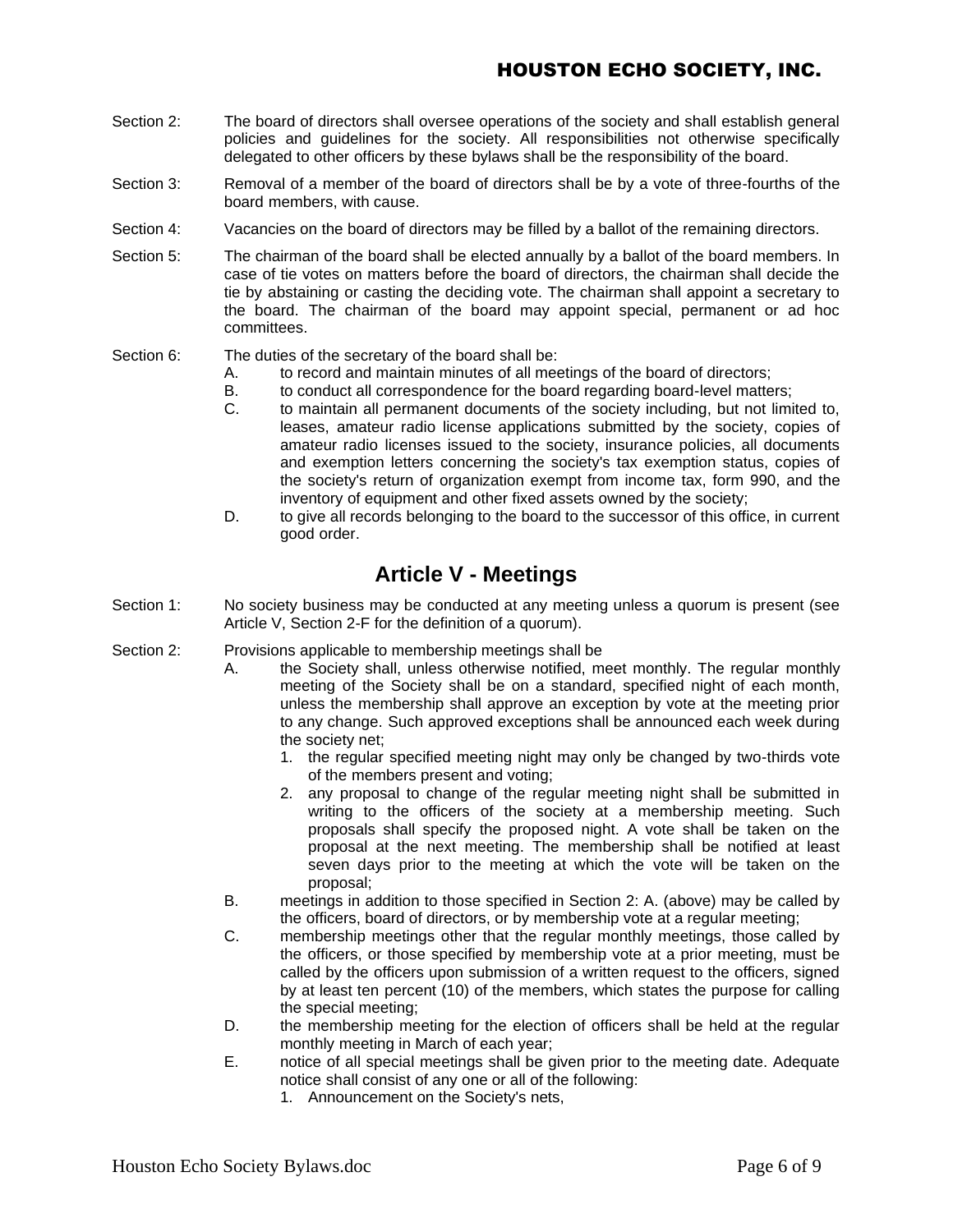- 2. Special mailing,
- 3. Notification by publication in the Society's newsletter,
- 4. Notification using the automatic messaging systems which may be present on any of the Society's repeaters;
- F. a quorum shall be defined as twenty-five members of the society or ten percent (10) of the society, whichever is less, for the purpose of a membership meeting;
- G. members may not assign the power to exercise their vote to any third party acting as a proxy for any reason;
- H. members may vote by mail in election of officers and in case of amendments to the bylaws. To vote by mail members will request a ballot by mailing a selfaddressed, stamped envelope and a written request for a ballot to the corresponding secretary at least 30 days prior to a meeting. The completed ballot must be postmarked at least 10 days prior to the meeting.
- Section 3: Provisions applicable to meetings of the board of directors shall be:
	- A. board of directors meetings shall be held at the discretion of the board members but in any case, there shall be no less than one (1) board meeting per year, such board meeting to be held by the end of March of each year for the purpose of reviewing society activities;
	- B. notice of all board meetings shall be given to all board members by mail at least seven (7) days prior to such meetings;
	- C. ten percent (10) or more of the membership may petition to the Chairman of the Board stating a grievance. The Chairman of the Board must call a board meeting within fourteen (14) days to consider the members' grievance.
	- D. The board of directors is to provide a copy of the minutes of board meetings to the executive committee.

### **Article VI - Dues**

- Section 1: Annual general membership dues for an individual are as specified by, and may be changed by, a majority vote of members present at a regular membership meeting provided a quorum exists. Membership dues will be calculated as follows:
	- A. Life membership will equal 20 times the individual dues;
	- B. Life membership for individuals who will be 65 years of age or older in the current year will be 10 times the individual dues, provided they have been a member of the society for at least 5 years;
	- C. Associate membership dues will be the same as for general membership;
	- D. General membership dues for a second family member will equal 1/2 individual dues, and for the third and additional family members in the same household will equal 1/4 individual dues for each.
	- E. General and associate membership dues for new members will only be pro-rated during the months of July through December at an amount of 1/2 the annual dues.
- Section 2: Dues shall apply to each calendar year and are due January 1 of each year. Failure to pay dues by January 31 of the calendar year will cause termination of membership.
- Section 3: There will be no membership dues credit for donation of materials and/or equipment.

## **Article VII - Amendments**

- Section 1: The bylaws may be amended. Amendments shall require enactment by two-thirds vote of the members present and voting.
- Section 2: Proposals for amendments shall be submitted in writing to the officers of the society twenty-five (25) days prior to a membership meeting at which such amendments are to be considered for a vote. Such proposed amendments shall be voted on at the next membership meeting at least twenty-five (25) days subsequent to submission of the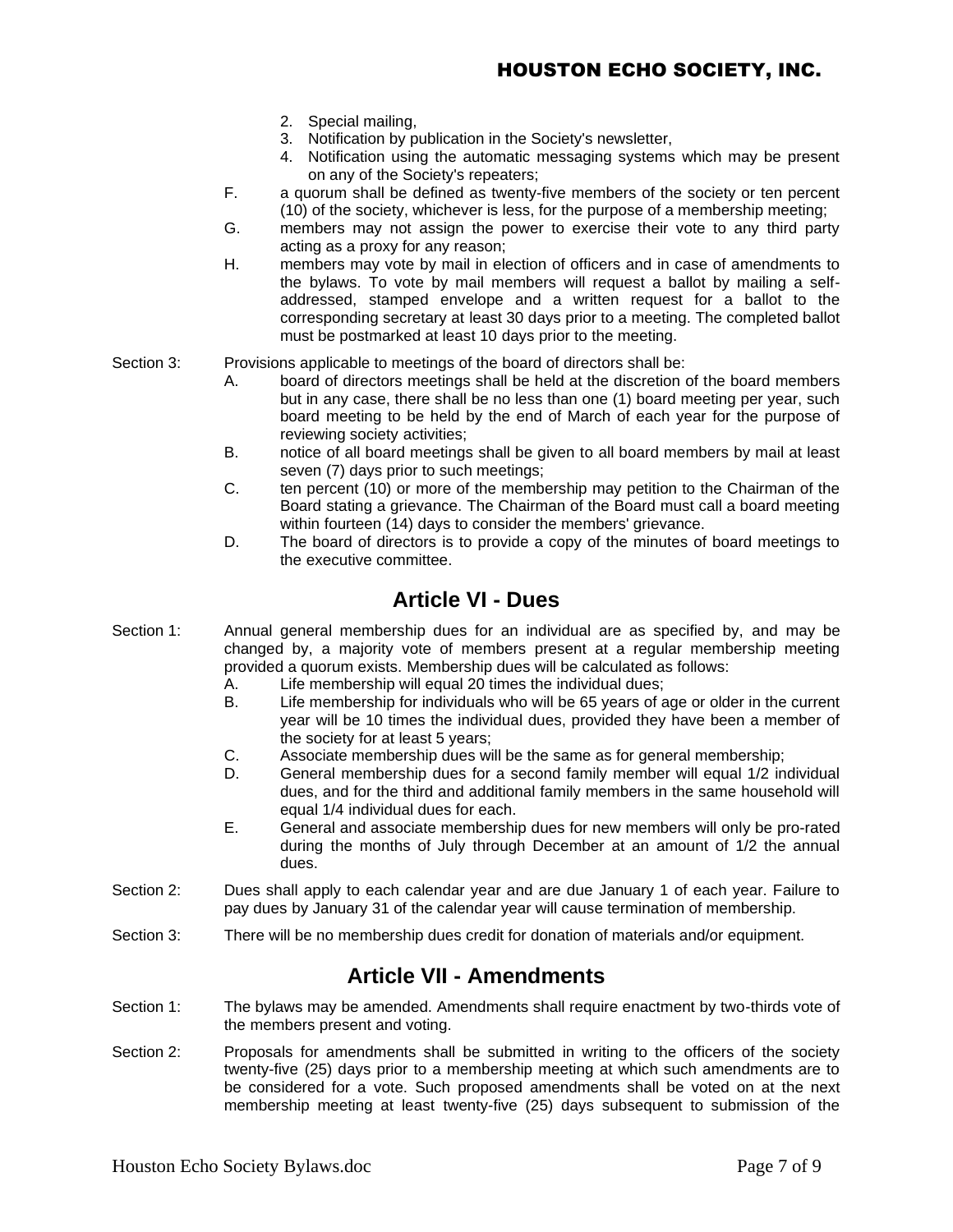proposed amendment. All members must be notified by mail at least seven (7) days prior to the meeting of the intent to amend the bylaws and such notice shall include the proposed amendment.

## **Article VIII - Financial**

- Section 1: All monies will be maintained in an authorized bank account.
- Section 2: All checks issued by the society must be signed by any two of the following:
	- A. President
	- B. Vice-president
	- C. Treasurer
	- D. Recording Secretary
	- E. Chairman of the board of directors
- Section 3: The society's accounting year will be a calendar year (January 1 through December 31).
- Section 4: The society's accounting records will be maintained on the cash basis of accounting.
- Section 5: The society's accounting will be audited at the end of each calendar year by a committee appointed by the board of directors, and a report shall be made to the board and society membership.
- Section 6: The expenditure of society funds may be authorized by:
	- A. Majority vote of the membership; however, no blanket authorization for more than \$250 may be granted by vote of the membership. Any authorization of funds of more than \$250 must be accompanied by a list of specifics (such as a bill of materials), provided that 10 may be included for contingency;
	- B. the executive committee in conformity with Article VIII, Section 7.
- Section 7: The executive committee may approve payment of financial obligations necessary to sustain the agreed objectives of the club and not to exceed the sum of two hundred and fifty dollars (\$250) without prior vote of approval of the membership.
- Section 8: The executive committee shall have the authority to adopt certain financial and accounting policies so long as such policies do not conflict with the bylaws, legal requirements of the State of Texas and the Internal Revenue Service applicable to nonprofit, tax exempt corporations, or the articles of incorporation and the goals and objectives of the society as stated therein.
- Section 9: The executive committee shall appoint all committee chairpersons and/or committees.
- Section 10: Life membership dues shall be placed in an insured interest bearing account. The dues will remain in the account and only the interest shall be used for society activities within the provisions set forth in this article.

## **Article IX - General Provisions**

- Section 1: Proceedings shall be governed by Robert's Rules of Order, latest revision.
- Section 2: Membership in the society is not a prerequisite for use of the repeater and autopatch sponsored by the society.
- Section 3: In conformity with the non-profit corporation laws of the State of Texas, the board of directors shall have responsibility for all equipment and fixed assets owned by the society. The board of directors must authorize any disposition of equipment owned by the society that has been declared as surplus equipment. The society's inventory of equipment and other fixed assets shall be reviewed annually as of April 30 by the technical coordinator and the board of directors for the purpose of designating which equipment and other assets are considered surplus and available for disposal. The board of directors shall first offer all such surplus equipment for sale to members of the society.